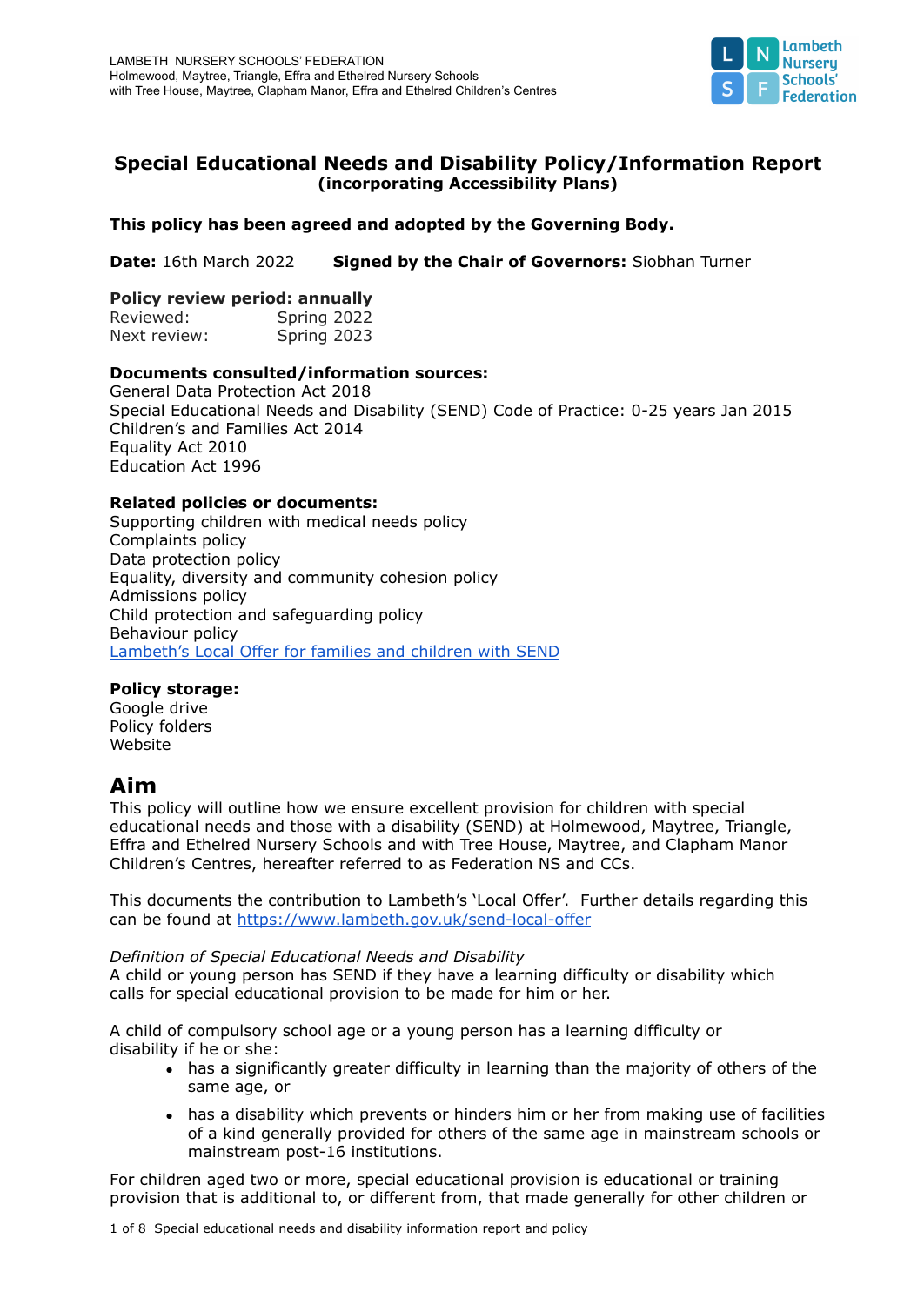young people of the same age by mainstream schools, maintained nursery schools, mainstream post-16 institutions or by relevant early years providers.

For a child under two years of age, special educational provision means educational provision of any kind.

A child under compulsory school age has special educational needs if he or she is likely to fall within the definition in the third paragraph above when they reach compulsory school age or would do so if special educational provision was not made for them (Section 20 Children and Families Act 2014).

A person has a disability as defined in the Equality Act 2010 if s/he has a physical or mental impairment which has a substantial and long-term adverse effect on their ability to carry out normal day-to-day activities.

This policy describes the way we meet the needs of children who experience barriers to their learning, which may relate to the following needs:

- communication and interaction
- cognition and learning
- social, emotional and mental health
- sensory and/or physical needs.

# **Objectives**

At Federation NS and CCs we warmly welcome children with special education needs and/or disabilities as part of our community and we will ensure that all children have an equal opportunity to engage in the curriculum. We will provide a broad, balanced and appropriate Early Years Foundation Stage Curriculum for children from birth to 5 years of age which is accessible to the individual needs of our children. We will ensure that the needs of children are identified and assessed and we will provide appropriate support which may include support from our experienced and highly skilled team of Teaching Assistants and children's centre practitioners. If additional specialist advice and support is necessary we will contact the appropriate external agencies and in consultation with parents make appropriate provision by making adaptations to meet the children's needs. We will work in true partnership with parents/carers, valuing their views and contributions and keeping them fully involved in their child's education and care. We recognise that the views of the child are important and will be sought, in a sensitive manner, and taken into account. We are committed to effective collaboration between all agencies working with a child and a multi-disciplinary approach to meeting children's special educational needs.

## **Roles and responsibilities**

**The Executive Headteacher** with the support of the Heads of Schools assumes overall responsibility for the leadership and management of special educational needs and/or disabilities.

### **Special Educational Needs Co-ordinators (SENCO):**

Tania Fricker - Holmewood & Tree House Children's Centre (also Head of School) Andrea McKay - Maytree Nursery School and Children's Centre Luke Page - Triangle Nursery School (also Head of School) Rob Jenner - Effra Early Years Centre (also Head of School) Francine Ekins - Ethelred Nursery School and Children's Centre

## **Governor with SEND responsibility:** Siobhan Turner

### **The SENCO** is responsible for:

- working collaboratively with school and children's centre staff
- leading on updating and communicating policy and procedures to governors, staff, parents and outside agencies
- meeting with the Governor with SEND responsibility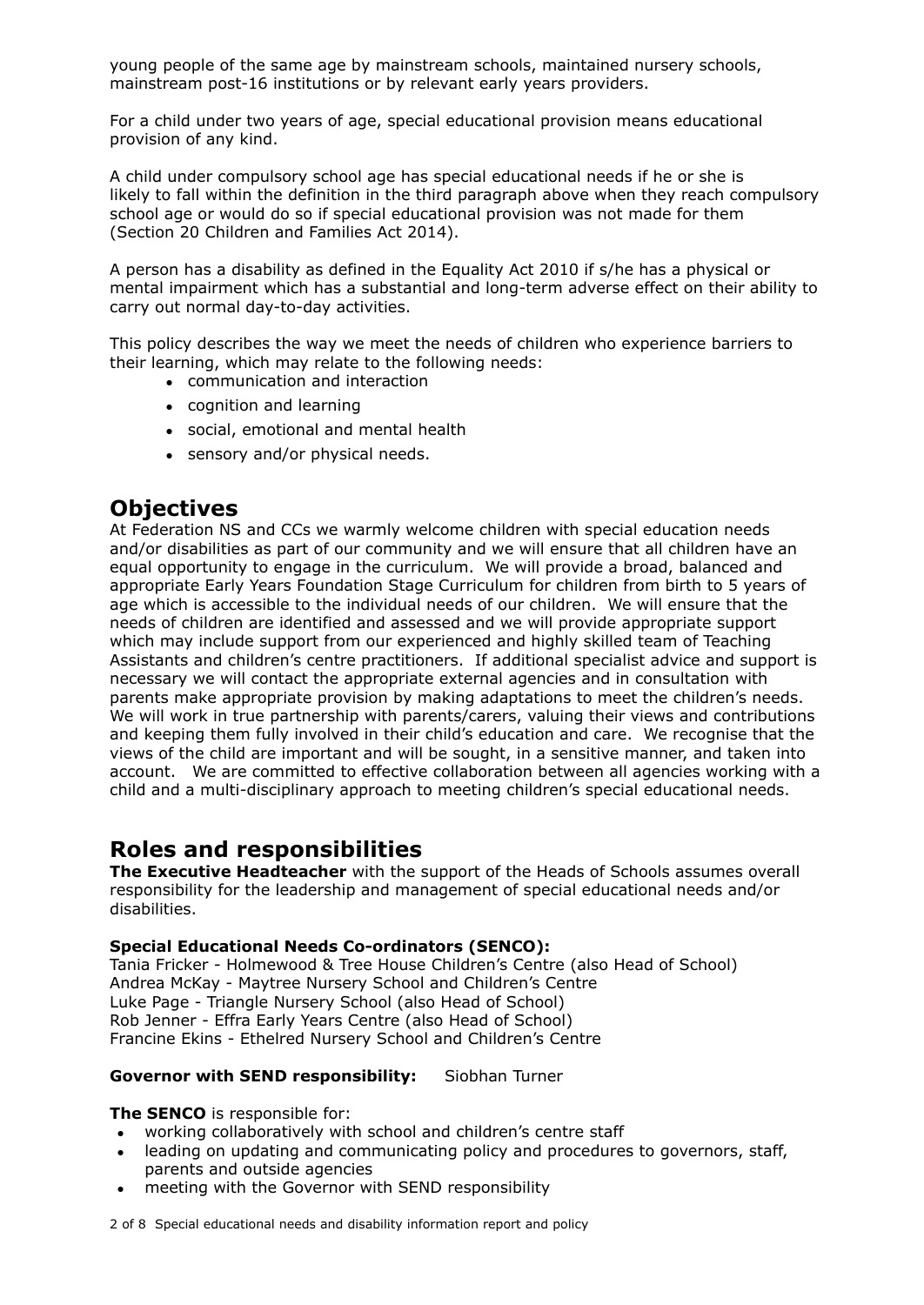- overseeing the individual records and maintaining an overview of the children with SEND in the nursery schools and children's centres
- liaising with parents
- liaising with the Designated Teacher where a Looked After Child has SEND.
- managing the Teaching Assistants to organise support for the children with SEND across all provision
- collecting and sharing information useful to staff to support them in developing new strategies when working with children
- SEND resources
- organising training
- liaising with Lambeth SEND team including the SEND allocated Education, Health and Care Plan (EHCP) Coordinator and SEN key worker (when this is not the nursery SENCO)
- liaising with outside agencies including Speech and Language, Physiotherapy, Occupational Therapy and Dietician services
- ensuring that additional support, interventions and resources are effective
- initiating and supporting the request for an EHCP when required
- supporting the organisation of termly Support Plans, reviews and assisting in initiating and maintaining Support Plans, completing SEN support plans, applying for Inclusion Funding (IF), applying for Disability Access Funding (DAF), applying for Education Health Care Plan assessments (EHCPs)
- organising annual reviews for EHCPs as required
- supporting staff to plan for and to keep records on their key children who may have SEND
- initiating and organising Team Around the Child (TAC) meetings.

## **Teachers, with the support of each child's Key Person,** are responsible for**:**

- monitoring the progress and outcomes for children through observations and records
- regularly informing the SENCO of any progress and/or concerns relating to children with SEND
- liaising with parents/carers to discuss progress
- establishing and reviewing Support Plans for children with SEND and those experiencing barriers to learning and development, in partnership with the SENCO and parent/carer
- sharing information relating to the progress and needs of each child with SEND during termly SEND focussed staff meetings
- liaising with outside agencies as required by the SENCO
- seeking support from the children's centre Better Start Workers who will liaise with parents/carers if appropriate.

## **The Children's Centres Better Start Workers** will:

- work collaboratively with the SENCOs and other children's centre (CC) practitioners to support families
- encourage the take up of children's centre services by children with SEND and their families
- work with the Lambeth SEND team
- act on referrals of families by Lambeth
- carry out home visits to families of children with SEND
- use the Family Partnership Model when working with parents/carers
- facilitate SEND parenting discussion groups, seminars and Stepping Stones, Triple P parenting course
- identify children under three with SEND in the community and liaise with Multi-Disciplinary Team Around the Child, Health Professionals and other agencies
- promote SEND groups accompany families to groups, meetings, workshops, etc.
- support SEND families to attend Stay and Play sessions and support other CC practitioners to understand the needs of these children

## **The Governor with SEND responsibility** is responsible for:

- monitoring the work of the SENCO to ensure a high standard of provision is offered and maintained to children and their families
- ensuring that relevant policies and procedures are updated in line with legislative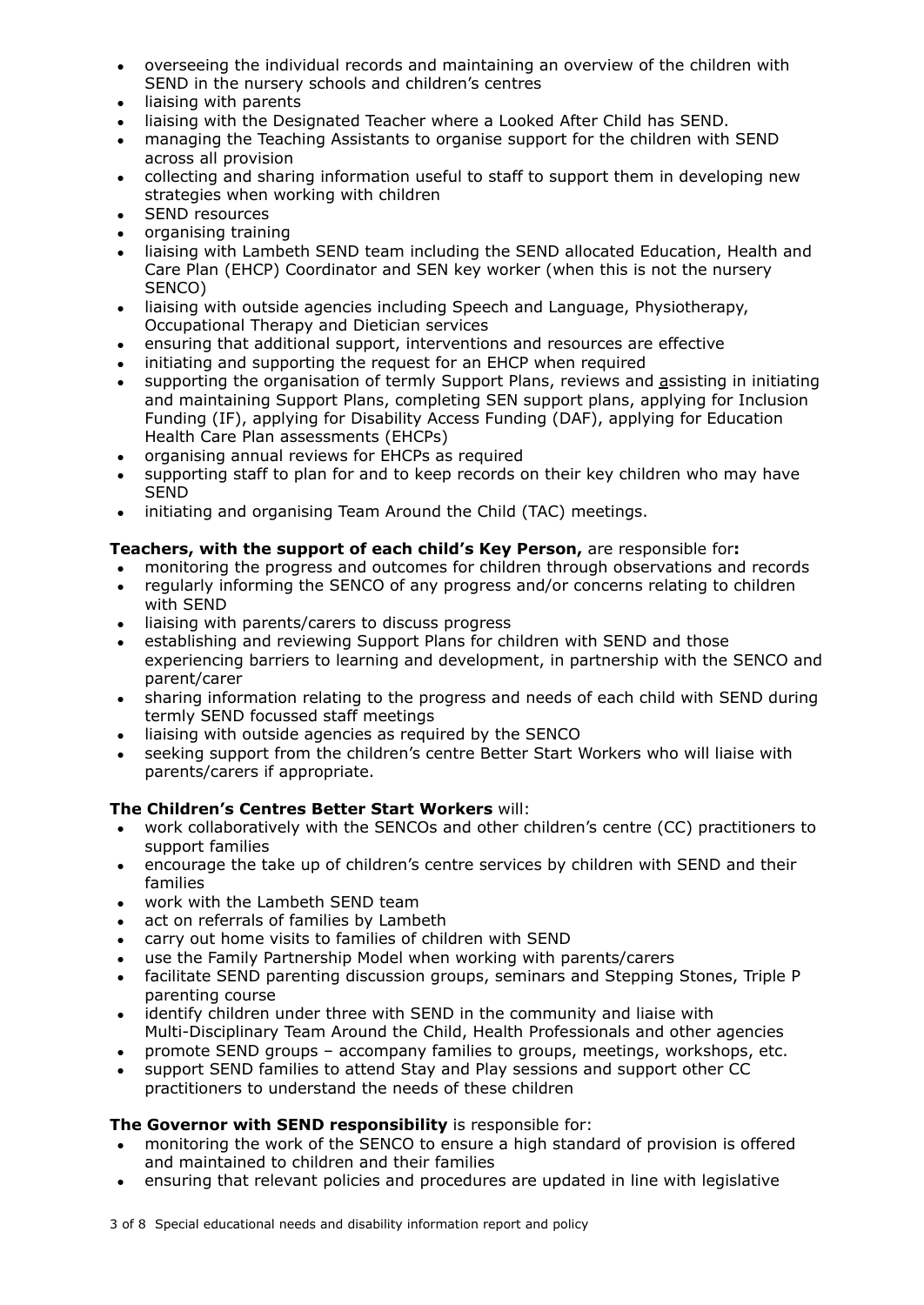changes

• meeting with the SENCO as detailed in the Overview of Governor Responsibilities.

## **How we will work**

## **Admission arrangements for children with special educational needs and disabilities**

The nursery and children's centres will make every effort to meet the individual needs of a child with SEND. See Admissions Policy.

**Facilities and provision for children with special educational needs and disability to enable them to access the school and curriculum - Holmewood, Maytree, Triangle, Effra and Ethelred's contribution to Lambeth's Local Offer**

- Music Therapy
- Attention Autism
- Behavioural Feeding Groups
- Wellcome SALT Assessment and Intervention
- Staff trained to support children with type 1 diabetes
- Staff trained in the use of Picture Exchange Communication System (PECS), Makaton and Colourful Semantics
- Structured teaching methods e.g. 'First and Then'
- Visual timetables
- ELKLAN and Talking Tables trained staff members (to support speech, language and communication needs)
- Staff trained and experienced in supporting the learning and developmental needs of young children with a range of needs: Autistic Spectrum, physical disabilities, attachment disorder, hearing and visual impairment, children with Downs Syndrome, etc.
- Wheelchair access to and within the settings
- Accessible toilets
- Separate spaces for delivering individual, small group work and holding meetings
- A sensory room (Maytree, Triangle and Ethelred)
- Soft play provision
- Showers and changing facilities
- Storage space for equipment such as walkers, standing frames etc.

All classroom staff receive regular training in order to meet the needs of children with SEND. We work closely with outside professionals to develop new strategies and train staff specifically to meet the individual needs of children with SEND.

### **Triangle Nurture Space**

At Triangle Nursery School, we have a resource base for 7 FTE children. This is part of the Local Offer for Lambeth and provides a sensory classroom for children with complex additional needs at a 1:2 adult ratio. The children who attend the nurture space have an EHCP or will be supported to make an EHCP request after one cycle of support within the school.

### **How the budget and resources are allocated to support children with special educational needs and their families.**

This is reported to the Governing Body on a termly basis.

### **How children with SEND are identified and their needs determined and reviewed**

Staff from Lambeth Multi-Agency Teams and other professionals, such as the child's Lambeth SEN key worker, may notify and liaise with nursery school staff regarding children who are known to them. Prior to a child starting nursery or the children's centre, information about any children with SEND may be gathered at the initial interview with parents/carers when they apply for a place at the nursery or complete the Children's Centre Registration Form. A 'home visit' is made to each child starting school by two members of staff, occasionally a family visits the school when a home visit has not been possible. Many children are already known to the staff through attending our children's centres sessions. A meeting is held between the parent/carer and key person prior to a child starting at the nursery. Information about the child, including details of any special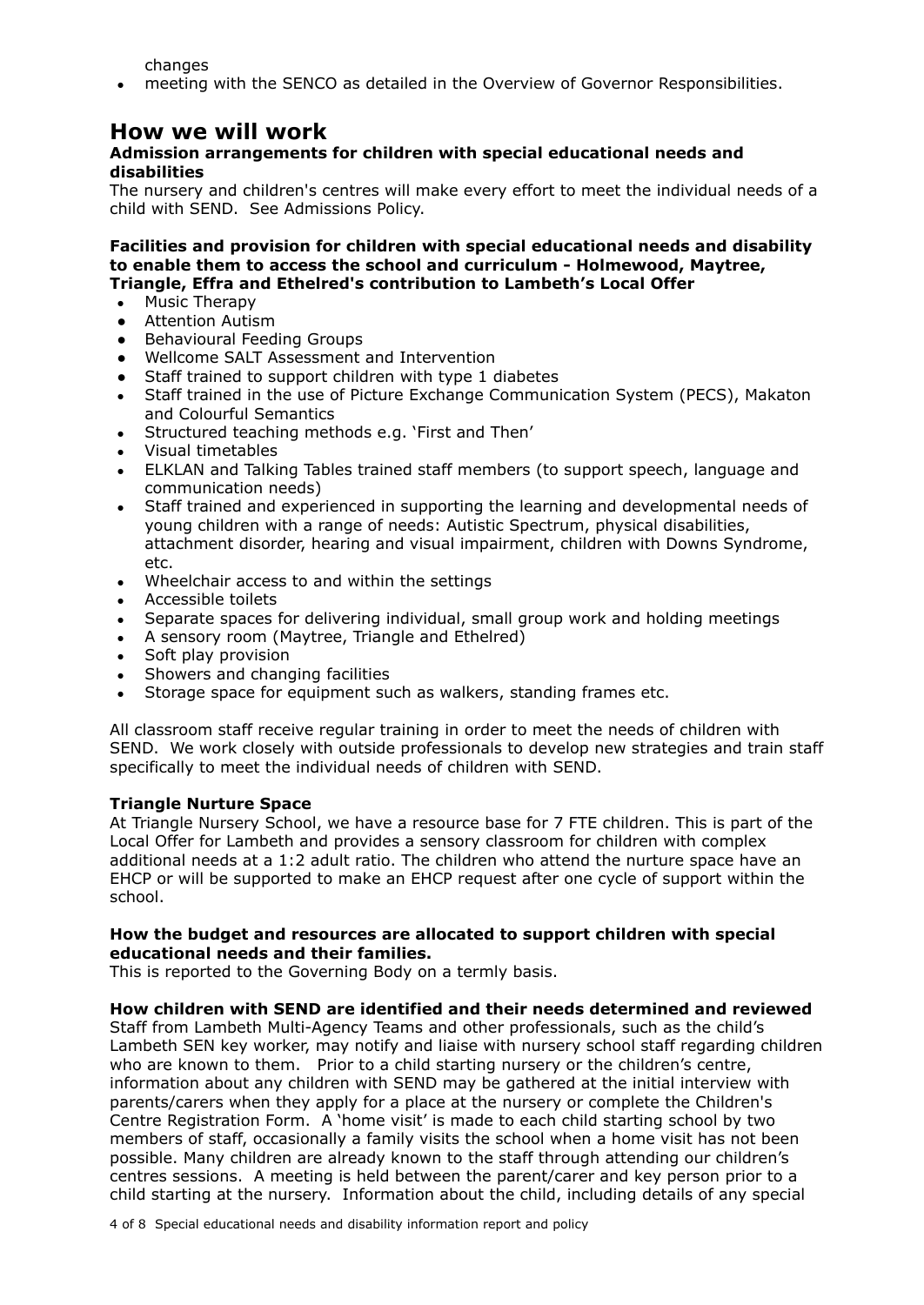educational need, disability or medical condition is discussed and the SENCO will be informed. If a child is receiving support from another agency the SENCO will make contact to gain additional information, and will inform the parents of additional support that is available.

To ensure key information is accessible to all appropriate staff, information is stored in various ways:

- a special educational needs file (paper and/or electronic) will be opened
- once parental consent has been obtained the child will be entered on the SEND register and brief SEND information added to their SIMS (Management Information System for Schools).

Professionals may be asked to give advice and to contribute to a SEND Support Plan meetings and occasionally invited to a staff meeting to inform us about a specific need of a child usually prior to them starting nursery, for example, cerebral palsy and severe allergic reactions.

## **Identifying children with special educational needs**

If a member of staff is concerned about the development of a child, or a parent has expressed concern about their child, the staff will discuss this at the daily evaluation meeting/planning meeting or with a senior member of staff or better start worker.

The triggers for intervention at this initial stage of 'SEND support' is through the graduated approach (assess, plan, do and review). This could be initiated from either a practitioner's or parent's concern about a child who despite receiving appropriate early education experiences:

- continues working at levels significantly below those expected for children of a similar age due to cognition and learning difficulties
- presents persistent social and emotional health difficulties and/or well-being difficulties
- has sensory and/or physical problems, and continues to make little or no progress
- has communication and/or interaction difficulties, and requires specific individual interventions in order to access learning. *SEND Code of Practice Jan 2015*

The SENCO/BSW and staff will share any concerns with the parents/carers who will be fully informed and involved in planning any further action. The graduated approach will continue with the child's needs being met through the continuation of interventions and support provided as part of the assess, plan, do and review cycle. At this stage a SEND support plan may be written to document the support the child is receiving and progress made. Support may also be provided through referrals to outside agencies, which can be requested and made by the parents, the teacher and class team /children's centre teams.

Other ways in which support will be provided at the 'SEND support' level include:

- timetabling classroom support from a teaching assistant
- organising a SEND support plan meeting
- attending Team Around the Child/Family meetings
- targeted individual or group sessions.

### *Requesting an Education, Health and Care Assessment*

If despite receiving an individualised programme and/or concentrated support the child continues to experience difficulties, a request for an Education, Health and Care Plan (EHCP) would be considered. When deciding upon requesting an EHCP assessment the following should be taken into consideration:

- whether the child continues to make little or no progress in specific areas over a long period (one term)
- whether the child continues working at a level substantially below that expected of children of a similar age
- whether there is recorded evidence of the child's identified needs
- whether individual strategies have been in place for a reasonable period of time
- whether outside advice has been sought in relation to the child's:
	- physical health and functioning
		- communication skills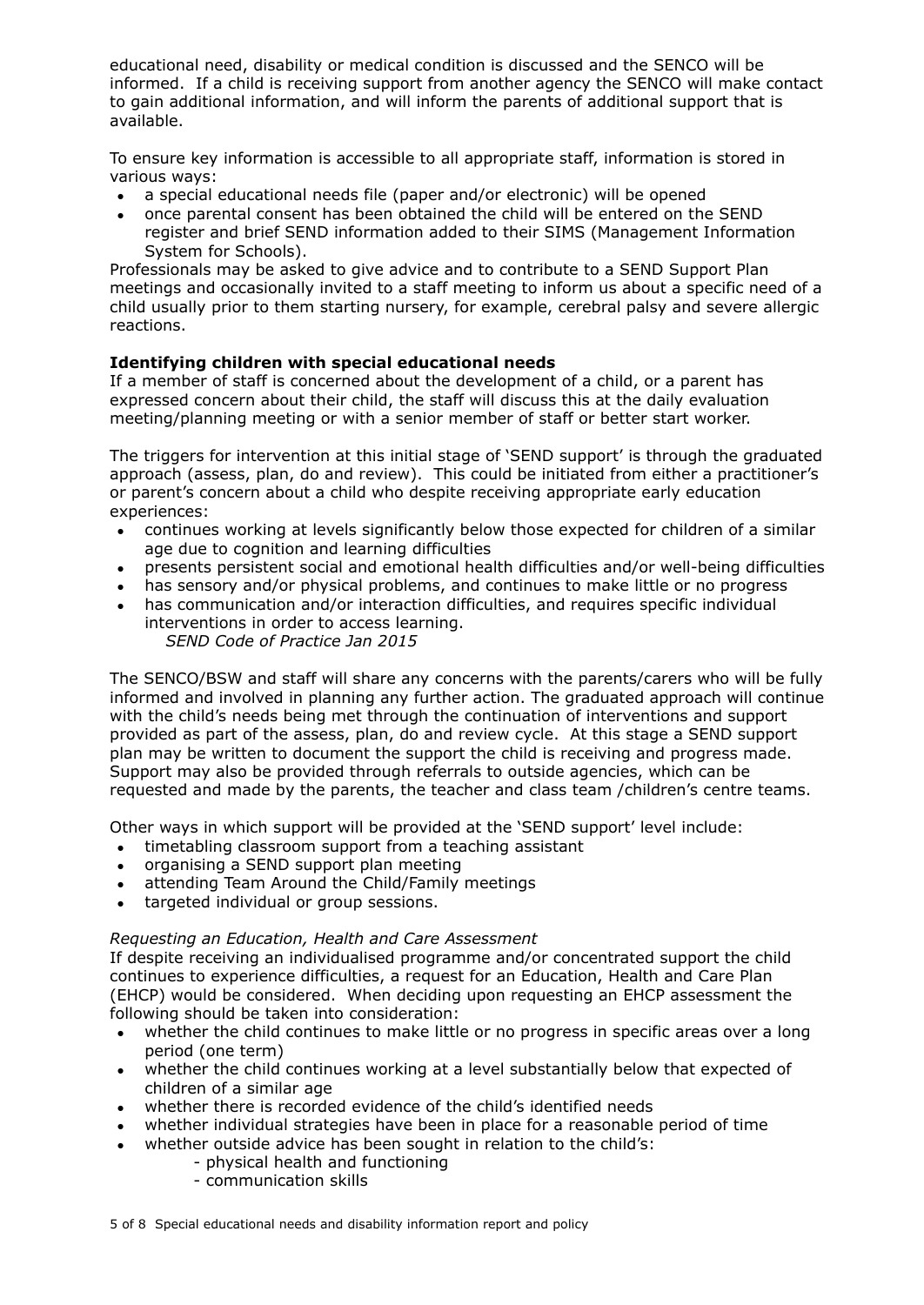- perceptual and motor skills
- social skills
- emotional and behavioural development
- response to learning experiences
- parent(s)'/carer(s)' views
- whether the child has emotional and behavioural difficulties which substantially and regularly interfere with the child's own learning or that of the group, despite having an individualised behaviour management programme.

Support from outside agencies may include specialist help from the speech and language therapist, educational psychologist, clinical psychologist, occupational therapist, physiotherapist, hearing impaired service, visually impaired service, consultant paediatrician, health visitor, specialist nurse, doctor, mental health services, etc.

Where families' needs are even more complex and include issues such as housing problems a Multi-Agency Referral Form may be completed.

## **Collaboration with parents**

We work in partnership with all parents, particularly with those whose children have special educational needs or disabilities. We welcome all parents into the setting each day and this supports us in developing relationships and provides an opportunity for informal discussion about children's progress and development. We also encourage parents to spend time in the classroom, for example, to cook, read stories, support our celebrations of different festivals, etc. In addition, for parents of children with SEND, a meeting is held at least termly with their child's key person or teaching assistant and the SENCO to discuss progress and review and discuss SEND support plans. Parents/carers views and contributions are valued, particularly relating to the targets set in the support plans. Parents are given information about outside agencies or local or national support groups that may be helpful, including the Lambeth local offer and the Independent advice and support service (Lambeth - [Information,](https://www.lambeth.gov.uk/send-local-offer/information-advice-and-support/get-confidential-and-impartial-advice-about-send) Advice and Support Services). Courses to support parents in their own personal development, parenting skills and informal coffee mornings are organised either in the school or children's centres. The better start team and children's centre team specifically focus on establishing strong relationships with parents of children with SEND to encourage attendance at CC activities where more support can be offered.

If parents/carers have any concerns about their child's development they should speak to their child's key person or the SENCO for further advice and information. Permission is sought to obtain advice and support from an outside professional and to enter a child's details onto the SEND register.

### **Arrangements for providing access by children with special educational needs to a balanced and broadly based curriculum/How we prevent children with SEND from being treated less favourably than other children**

The EYFS is planned and differentiated to meet the range of individual needs of all children. The curriculum is further modified on a short term planning basis to meet specific individual's special educational needs when all children (including those with special educational needs) are selected and planned for in a focussed activity. Extra support is available to enable access to the curriculum through the child's Early Support Plan/SEND Support Plan. Children working with a teaching assistant in the school may be given the opportunity to have group time in a small group or individually in the small room. A carefully selected range of resources is available for group time. Children are also supported during the session to play and engage in focussed activities. Teaching assistants are able to observe children with SEND in more depth and record their observations for the child's record. These observations are shared with the team during the evaluation meeting at the end of each day. Careful consideration of the needs of children with SEND is made when purchasing new resources and specialist catalogues are referred to. When setting out the provision in the nursery, resources are selected to ensure that the needs of those children are met, e.g. a range of tricycles to include varying sizes, bubble blowing available regularly to help develop muscle control in the mouth,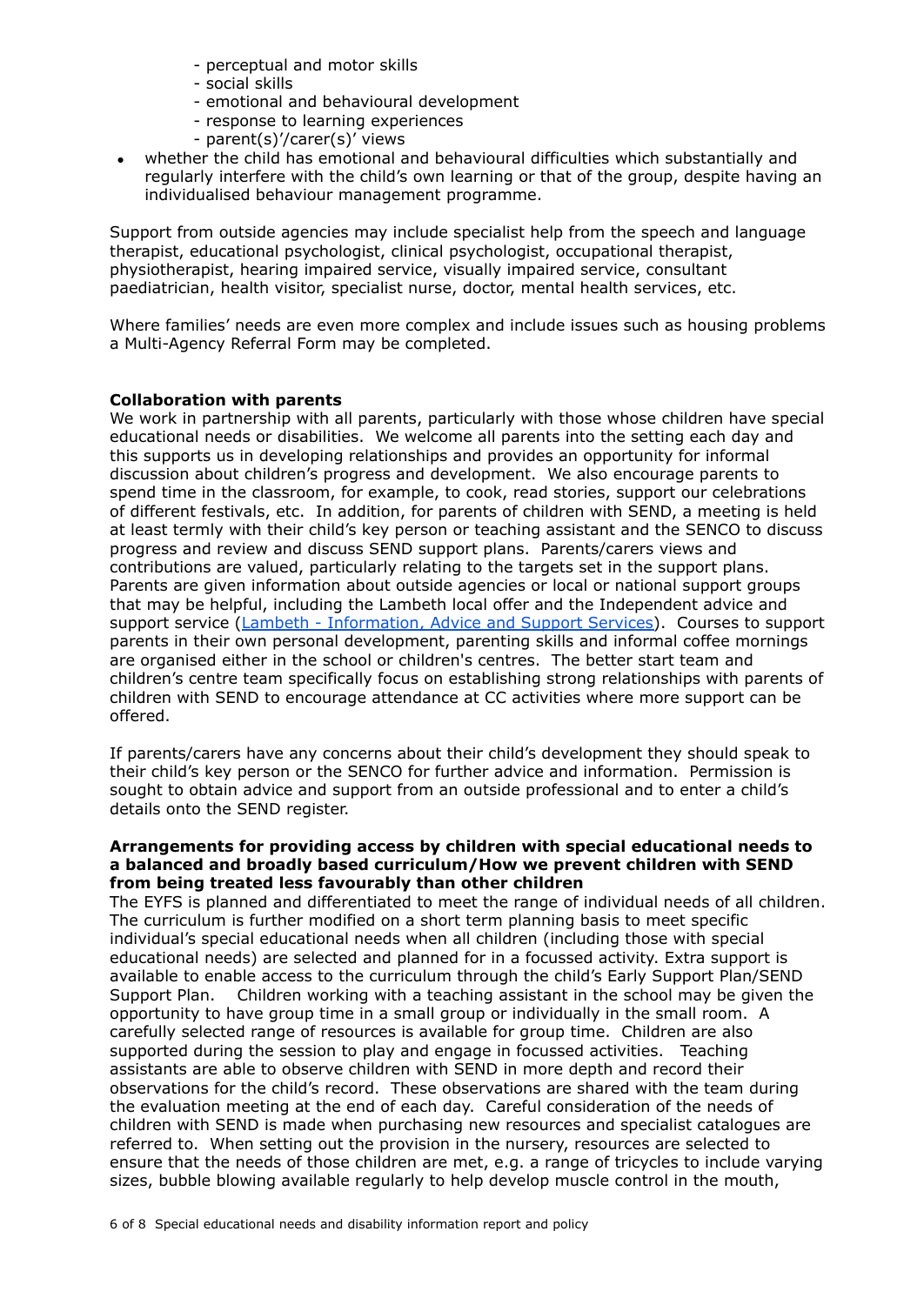sensory activities e.g. cornflour, feely box, finger painting, computer games with different levels, etc.

All children within the setting are included on educational visits, and any further support needed e.g. additional adult, specialist mobility equipment etc. is provided in order to ensure that children with SEND are fully included in these activities. The nursery environment reflects and celebrates the achievement of all of the children within the setting and any discriminatory attitudes or behaviors displayed by children or adults are immediately addressed.

#### **How we monitor children's progress where children have special educational needs**

Progress is monitored individually through SEND support plans, reviewing targets and reports provided by external agencies such as the Speech and Language Therapists and the Educational Psychology service. Support staff also work in collaboration with the child's key person and the school SENCO in order to plan for targeted daily observations. These observations are reviewed on a regular basis, in order to plan for progress specifically in the child's areas of need. The analysis of leavers' attainment identifies these children as a specific group and enables comparisons between children's attainment on entry and leaving and progress made.

## **How we involve children in the process and decision-making around SEND support**

As our children are very young, much of their involvement is based on our observations of their interests, likes and dislikes and the activities they demonstrated perseverance and have an aspiration to achieve. This information and information gathered from discussions with parents/carers about their child is then used to inform target setting and planning for progress.

## **Provision made for transition of children with special educational needs between the children centres to our nursery and other schools**

All nursery school children are usually invited to visit their new primary school with their parents prior to transition. For children with SEND we invite the child's new Reception teacher, the SENCO, and where appropriate the teaching assistant to visit the child at school and to see their Special Book and samples of work. The SENCO will often invite the SENCO from the primary school to attend the child's final review meeting or annual review. The SENCO may also, where appropriate, attend the child's first review meeting at the new school. The child will also visit the new school accompanied by their teaching assistant and/or key person and take photographs of significant adults and their new environment in order to be better prepared and familiar with the school environment by sharing their photo book with their parents/carers before transition.

### **How the governing body monitor the quality of the education and provision**

The Heads of School report to the governing body about SEND issues once a term which includes an overview of children's needs within the school and any significant changes and developments. The governor with responsibility for SEND meets with the SENCO regularly. The SENCO may attend governing body meetings to inform governors of any key issues when required. Children's attainment and progress, including those with special educational needs, is analysed and reported to governors termly. Leavers' assessment data is compared to entry data and reported to governors annually. This enables governors to monitor progress and attainment of children with SEND.

It is the duty of the governing body to ensure this policy is reviewed and evaluated regularly. The annual SEND report for governors is presented in the autumn term and includes information about the annual income and expenditure.

### **Arrangements made by the governing body relating to in-service training for staff in relation to special educational needs**

At each individual school governors meeting the Heads of School report on Continuing Professional Development (CPD) training including that relating to special educational needs. The setting is committed to providing and facilitating attendance at CPD training in